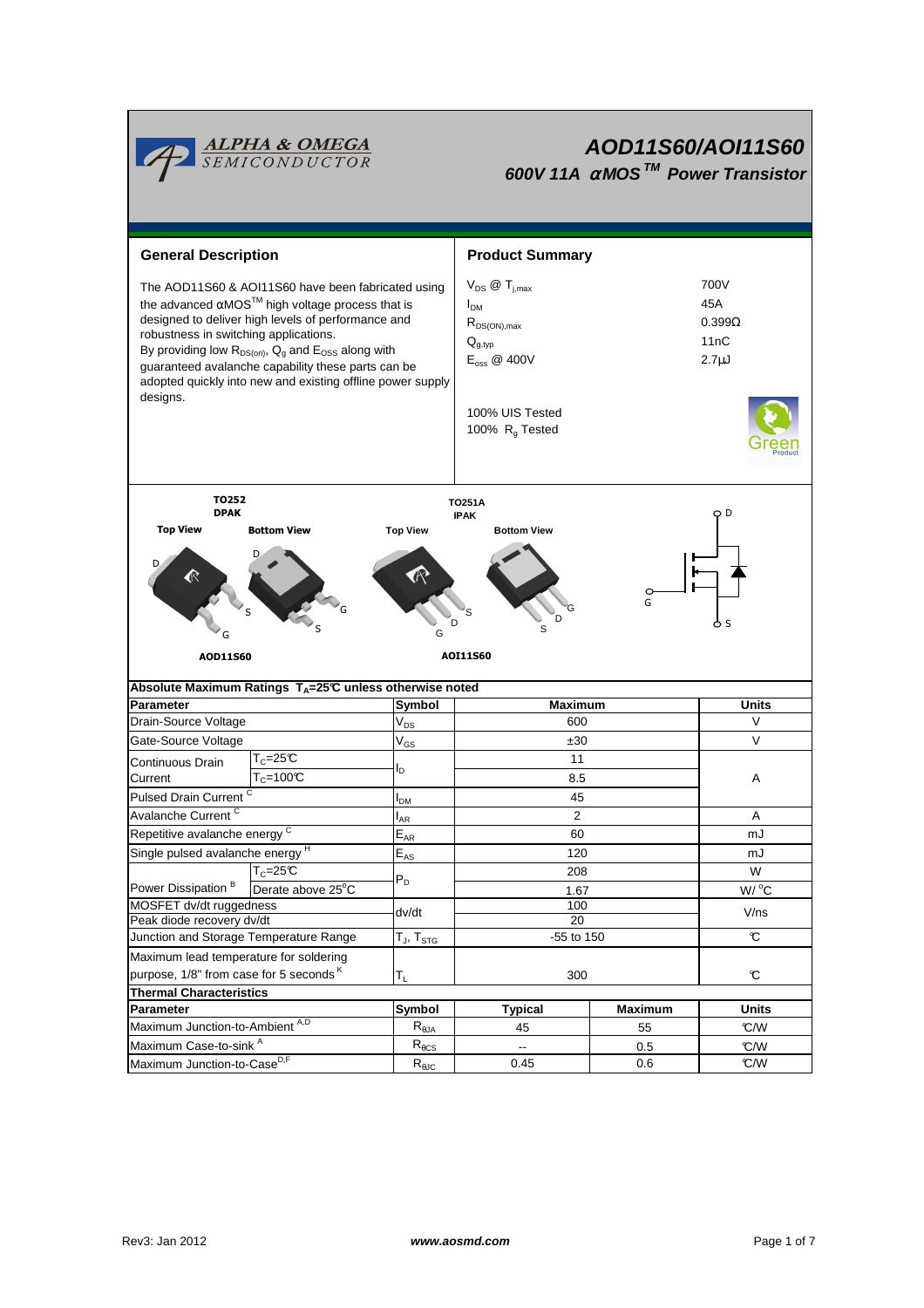

#### **Electrical Characteristics (TJ=25°C unless otherwise noted)**

| <b>Symbol</b>               | Parameter                                                    | <b>Conditions</b>                                          | Min                      | <b>Typ</b> | Max                      | <b>Units</b>    |  |  |  |  |
|-----------------------------|--------------------------------------------------------------|------------------------------------------------------------|--------------------------|------------|--------------------------|-----------------|--|--|--|--|
| <b>STATIC PARAMETERS</b>    |                                                              |                                                            |                          |            |                          |                 |  |  |  |  |
| BV <sub>DSS</sub>           |                                                              | $I_D = 250 \mu A$ , $V_{GS} = 0V$ , $T_J = 25 \text{C}$    | 600                      |            | $\blacksquare$           |                 |  |  |  |  |
|                             | Drain-Source Breakdown Voltage                               | $I_D = 250 \mu A$ , $V_{GS} = 0V$ , T <sub>J</sub> =150℃   | 650                      | 700        | $\blacksquare$           | V               |  |  |  |  |
| $I_{DSS}$                   |                                                              | $V_{DS}$ =600V, $V_{GS}$ =0V                               |                          |            | $\mathbf{1}$             |                 |  |  |  |  |
|                             | Zero Gate Voltage Drain Current                              | $V_{DS}$ =480V, T <sub>J</sub> =150°C                      | $\overline{a}$           | 10         |                          | μA              |  |  |  |  |
| $I_{GSS}$                   | Gate-Body leakage current                                    | $V_{DS} = 0V$ , $V_{GS} = \pm 30V$                         | $\blacksquare$           |            | ±100                     | nA              |  |  |  |  |
| $V_{GS(th)}$                | Gate Threshold Voltage                                       | V <sub>DS</sub> =5V,I <sub>D</sub> =250µA                  | 2.8                      | 3.5        | 4.1                      | V               |  |  |  |  |
| $R_{DS(ON)}$                | Static Drain-Source On-Resistance                            | $V_{GS}$ =10V, I <sub>D</sub> =3.8A, T <sub>J</sub> =25°C  |                          | 0.35       | 0.399                    | Ω               |  |  |  |  |
|                             |                                                              | $V_{GS}$ =10V, I <sub>D</sub> =3.8A, T <sub>J</sub> =150°C | $\overline{a}$           | 0.98       | 1.11                     | Ω               |  |  |  |  |
| $\rm V_{SD}$                | Diode Forward Voltage                                        | $I_S = 5.5A, V_{GS} = 0V, T_J = 25C$                       | $\overline{\phantom{a}}$ | 0.84       |                          | V               |  |  |  |  |
| $\mathsf{I}_\mathsf{S}$     | Maximum Body-Diode Continuous Current                        |                                                            |                          |            | 11                       | A               |  |  |  |  |
| $I_{\text{SM}}$             | Maximum Body-Diode Pulsed Current <sup>C</sup>               |                                                            |                          |            | 45                       | A               |  |  |  |  |
| <b>DYNAMIC PARAMETERS</b>   |                                                              |                                                            |                          |            |                          |                 |  |  |  |  |
| $C_{iss}$                   | Input Capacitance                                            | $V_{\text{GS}}$ =0V, $V_{\text{DS}}$ =100V, f=1MHz         |                          | 545        |                          | pF              |  |  |  |  |
| $C_{\text{oss}}$            | Output Capacitance                                           |                                                            | $\blacksquare$           | 37.3       | $\overline{\phantom{a}}$ | рF              |  |  |  |  |
| $C_{o(er)}$                 | Effective output capacitance, energy<br>related <sup>1</sup> | $V_{GS}$ =0V, $V_{DS}$ =0 to 480V, f=1MHz                  |                          | 30.8       |                          | pF              |  |  |  |  |
| $\mathbf{C}_{o(tr)}$        | Effective output capacitance, time<br>related <sup>J</sup>   |                                                            |                          | 93.6       |                          | рF              |  |  |  |  |
| $C_{\text{rss}}$            | Reverse Transfer Capacitance                                 | $V_{GS}$ =0V, $V_{DS}$ =100V, f=1MHz                       |                          | 1.42       |                          | pF              |  |  |  |  |
| $R_{g}$                     | Gate resistance                                              | V <sub>GS</sub> =0V, V <sub>DS</sub> =0V, f=1MHz           |                          | 16.5       |                          | Ω               |  |  |  |  |
| <b>SWITCHING PARAMETERS</b> |                                                              |                                                            |                          |            |                          |                 |  |  |  |  |
| $Q_{q}$                     | <b>Total Gate Charge</b>                                     |                                                            |                          | 11         |                          | nC              |  |  |  |  |
| $\mathsf{Q}_{\text{gs}}$    | Gate Source Charge                                           | $V_{GS}$ =10V, $V_{DS}$ =480V, $I_{D}$ =5.5A               | $\blacksquare$           | 2.8        | $\blacksquare$           | nC              |  |  |  |  |
| $\mathsf{Q}_{\text{gd}}$    | Gate Drain Charge                                            |                                                            |                          | 3.8        |                          | nC              |  |  |  |  |
| $t_{D(on)}$                 | Turn-On DelayTime                                            |                                                            |                          | 20         |                          | ns              |  |  |  |  |
| $\mathsf{t}_{\mathsf{r}}$   | Turn-On Rise Time                                            | $V_{GS}$ =10V, $V_{DS}$ =400V, $I_D$ =5.5A,                | $\overline{\phantom{a}}$ | 20         | $\blacksquare$           | ns              |  |  |  |  |
| $t_{D(off)}$                | Turn-Off DelayTime                                           | $R_G = 25\Omega$                                           | $\overline{\phantom{a}}$ | 59         | $\blacksquare$           | ns              |  |  |  |  |
| $t_f$                       | Turn-Off Fall Time                                           |                                                            |                          | 20         |                          | ns              |  |  |  |  |
| $\mathfrak{t}_{\text{rr}}$  | Body Diode Reverse Recovery Time                             | $I_F = 5.5A$ , dl/dt=100A/ $\mu$ s, V <sub>DS</sub> =400V  |                          | 250        |                          | ns              |  |  |  |  |
| $I_{\rm m}$                 | Peak Reverse Recovery Current                                | $I_F = 5.5A$ , dl/dt=100A/ $\mu$ s, V <sub>DS</sub> =400V  | $\blacksquare$           | 21         | $\blacksquare$           | Α               |  |  |  |  |
| $Q_{rr}$                    | Body Diode Reverse Recovery Charge                           | $I_F = 5.5A$ , dl/dt=100A/ $\mu$ s, V <sub>DS</sub> =400V  | $\blacksquare$           | 3.3        |                          | $\upmu\text{C}$ |  |  |  |  |

A. The value of R<sub>θJA</sub> is measured with the device in a still air environment with T<sub>A</sub>=25°C.

B. The power dissipation P<sub>D</sub> is based on T<sub>J(MAX)</sub>=150°C, using junction-to-case thermal resistance, and is more useful in setting the upper dissipation limit for cases where additional heatsinking is used.

C. Repetitive rating, pulse width limited by junction temperature T<sub>J(MAX)</sub>=150°C, Ratings are based on low frequency and duty cycles to keep initial T<sub>J</sub>  $=25C$ .

D. The R  $_{\text{BJA}}$  is the sum of the thermal impedance from junction to case R  $_{\text{BJC}}$  and case to ambient.

E. The static characteristics in Figures 1 to 6 are obtained using <300 µs pulses, duty cycle 0.5% max.

F. These curves are based on the junction-to-case thermal impedance which is measured with the device mounted to a large heatsink, assuming a maximum junction temperature of  $T_{J(MAX)}$ =150°C. The SOA curve provides a single pulse ratin g.

G. These tests are performed with the device mounted on 1 in<sup>2</sup> FR-4 board with 2oz. Copper, in a still air environment with T<sub>A</sub>=25°C.

H. L=60mH,  $I_{AS}$ =2A,  $V_{DD}$ =150V, Starting T<sub>J</sub>=25°C

I.  $C_{o(ef)}$  is a fixed capacitance that gives the same stored energy as  $C_{oss}$  while  $V_{DS}$  is rising from 0 to 80%  $V_{IBR)DSS}$ .

J.  $C_{\text{o(tr)}}$  is a fixed capacitance that gives the same charging time as  $C_{\text{oss}}$  while  $V_{DS}$  is rising from 0 to 80%  $V_{\text{(BR)DSS}}$ .

K. Wave soldering only allowed at leads.

THIS PRODUCT HAS BEEN DESIGNED AND QUALIFIED FOR THE CONSUMER MARKET. APPLICATIONS OR USES AS CRITICAL

COMPONENTS IN LIFE SUPPORT DEVICES OR SYSTEMS ARE NOT AUTHORIZED. AOS DOES NOT ASSUME ANY LIABILITY ARISING

OUT OF SUCH APPLICATIONS OR USES OF ITS PRODUCTS. AOS RESERVES THE RIGHT TO IMPROVE PRODUCT DESIGN,

FUNCTIONS AND RELIABILITY WITHOUT NOTICE.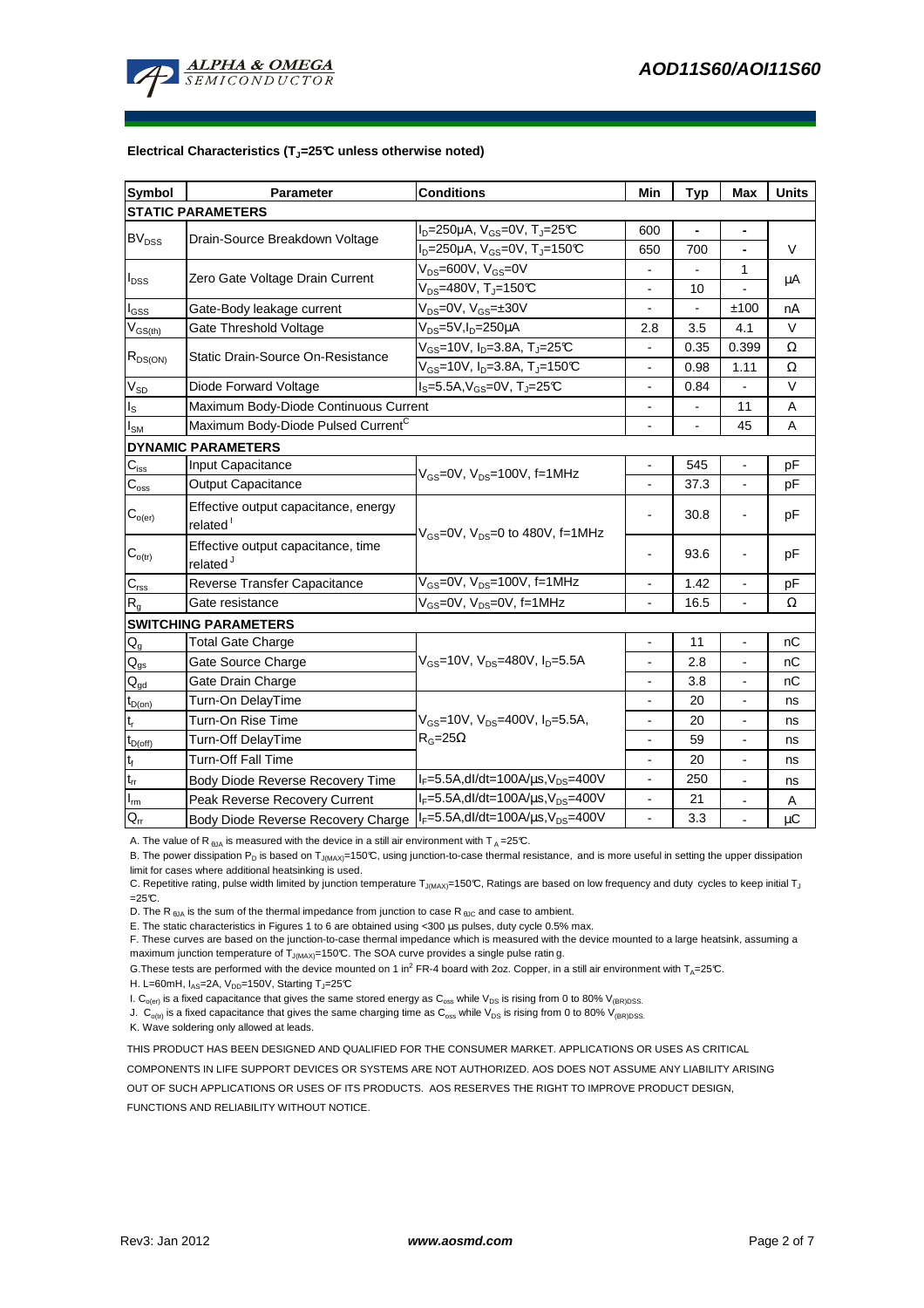

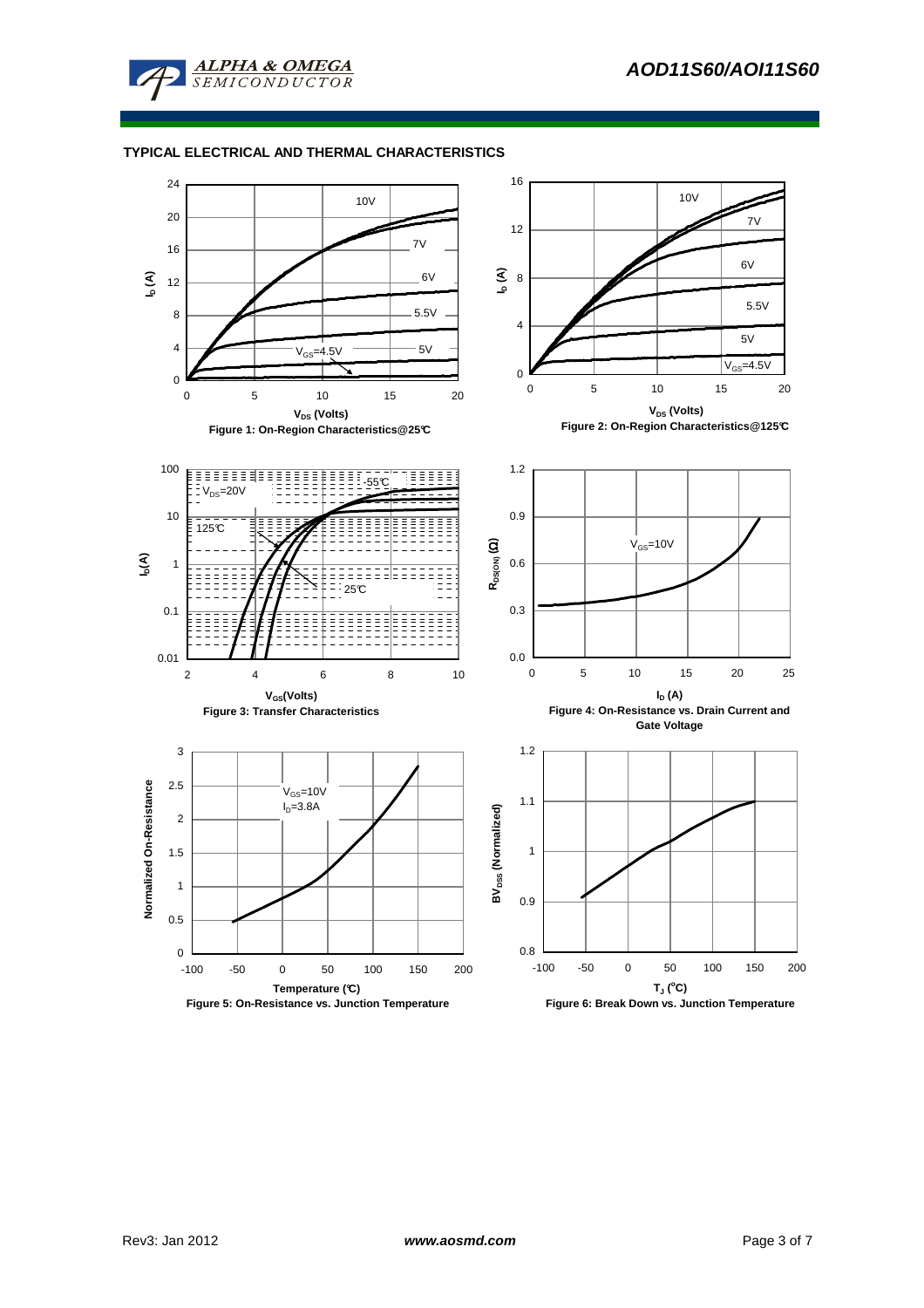

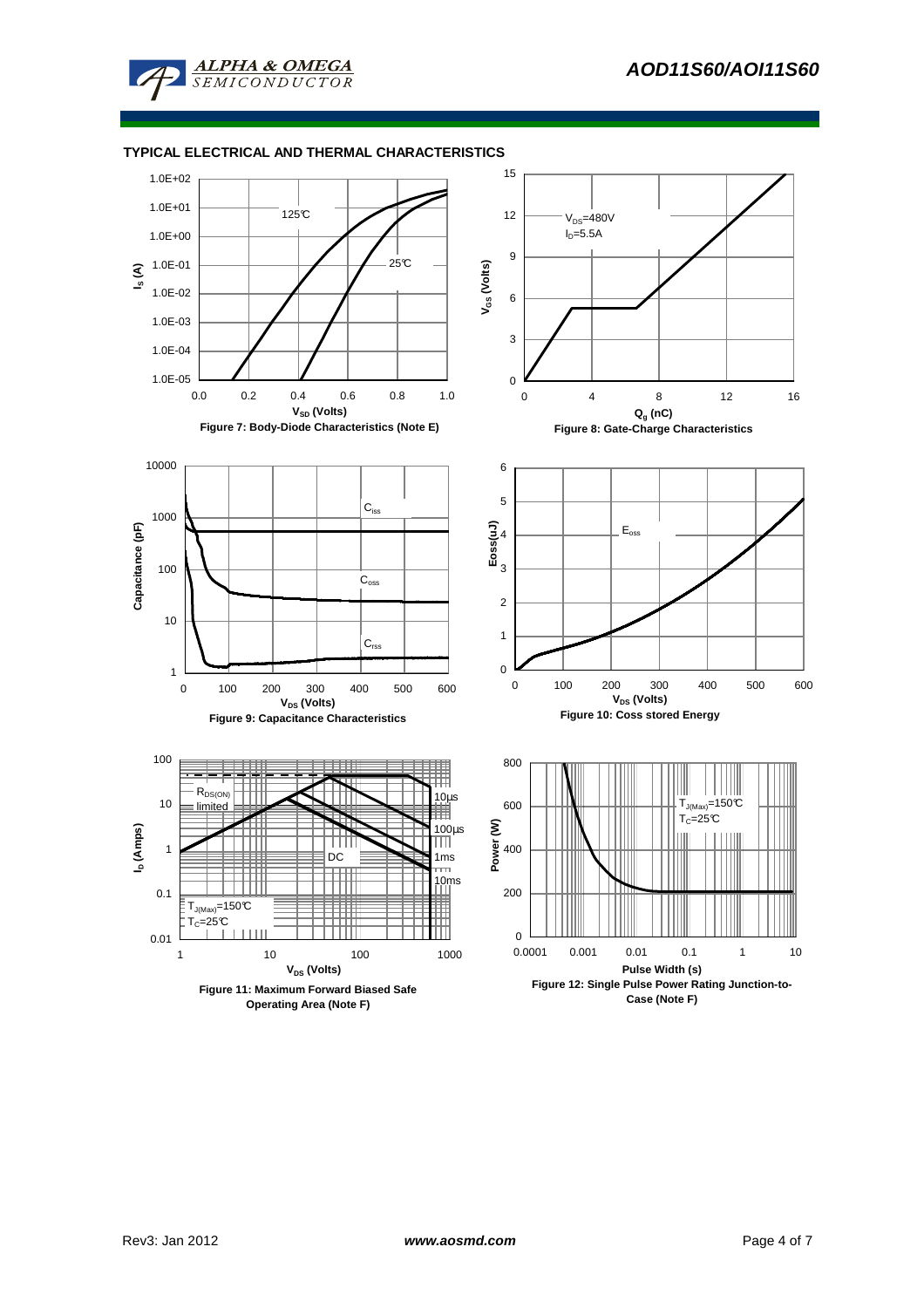





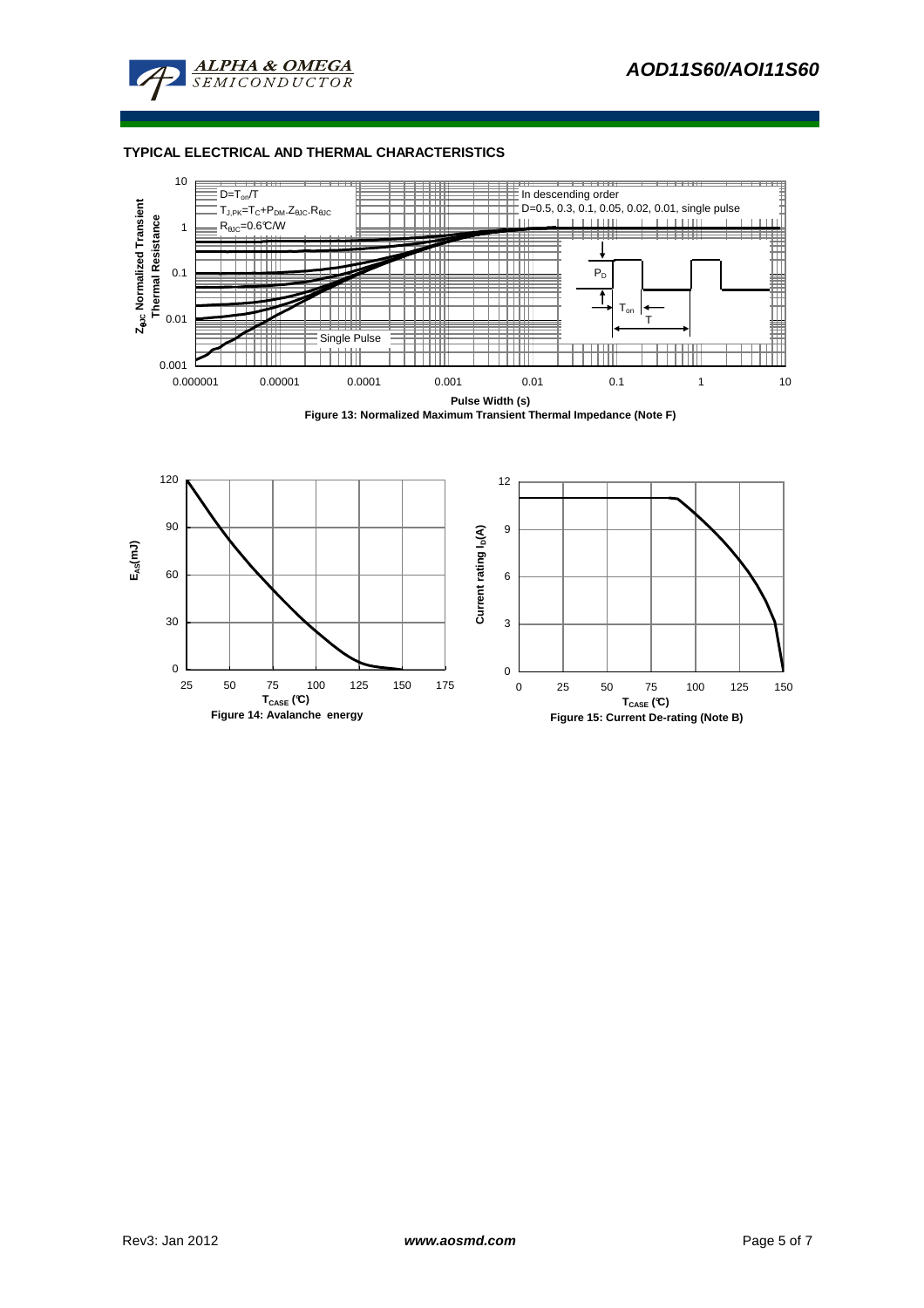